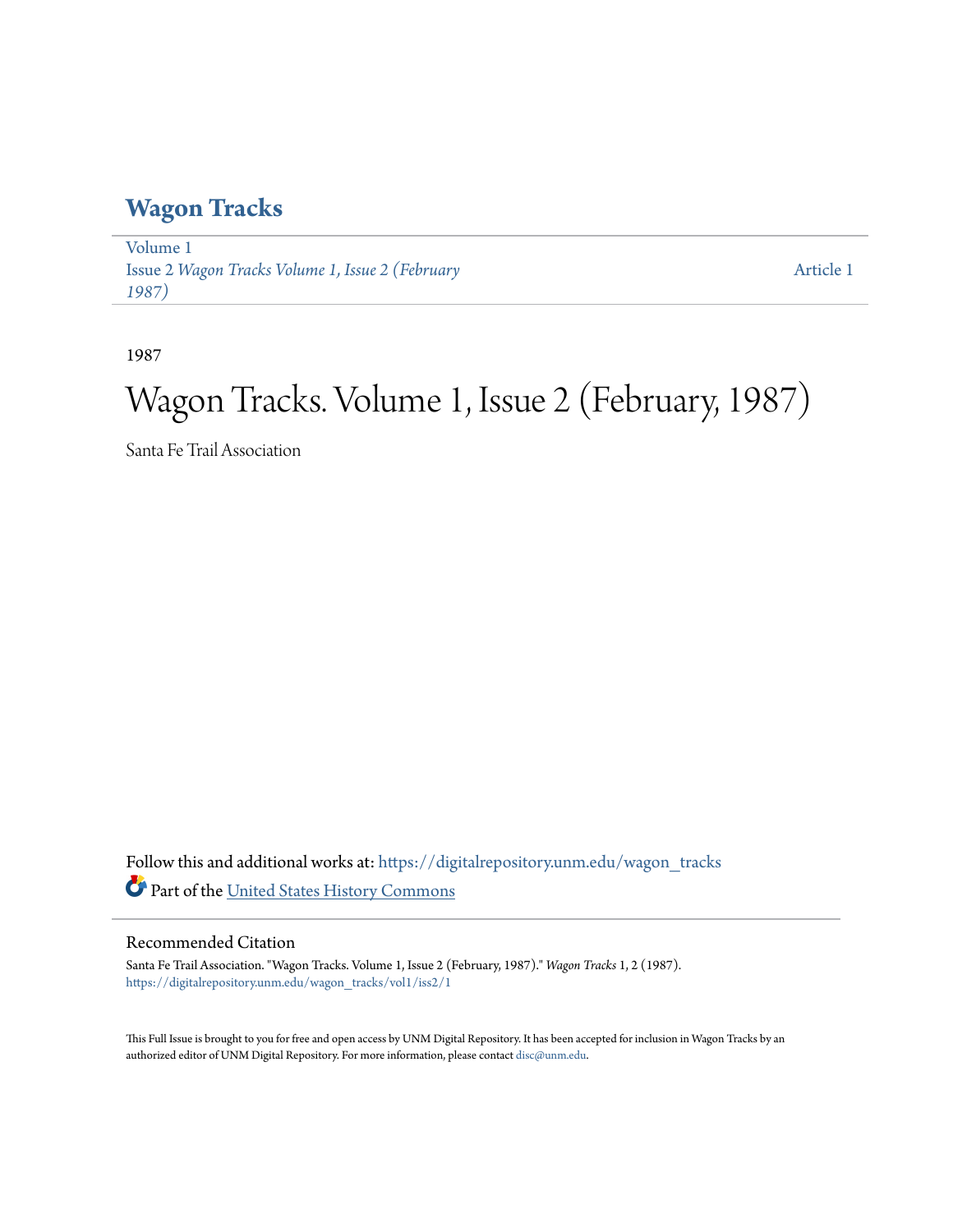# **WAGON TRACKS**

# SANTA FE TRAIL COUNK

# **VOLUME 1,**

\ \ l  $\cdot$  . :r':

> The Civil War Reenactors of New Mexico will commemorate the 125th anniversary of the pivotal battle of the Civil War in New Mexico with a Union and Confederate encampment. followed by, the reenactment of the battle, on the actual battlefield outside Santa

(continued on page 4)

# **FEBRUARY 1987** :;

# . **NUMBER 2**

# **125TH ANNIVERSARY OF GLORIETA PASS BATTLE**

*by* MiChael E. PiteI

## **COUNCIL GROWS-** -HAS **TWO LIFE MEMBERS**

Kearny County contains remnants of the Trail, and the KCHS is a very active group with an excellent museum (which was the recipient of the Kansas State His- torical Society Local History Award in 1983). It is fitting that this progressive group should provide such confidence in the new Council and support for its programs. Their contribution is gratefully recognized. Money received from life memberships will be placed in a trust fund, the income from which will be used for Council projects. All members of the Council, as of February I, are listed on pages 8-10. Those joining after this date will be listed in the next issue.

On February 1 Council membership stood at 165, including two life memberships: Katharine B. Kelley of Baldwin City, KS. and the \Kearny County Historical Society. Lakin, KS.

Marc Simmons Keynote Address, 1986 Symposium

> Kelley was a recipient of one of the awards presented at Trinidad last September. She and the late 'Amelia J. Betts shared an award for their efforts in marking the Trail in Douglas County, KS. Best known as "the bird lady," for her ornithological work, Kelley is a devoted Trail enthusiast who can give as good' a tour of the ruts at Black Jack State Park near Baldwin City as one could enjoy anywhere. Her generous contribution to, the Council is greatly appreciated.

ALBUQUERQUE-Dr. Marc Simmons, president of the Santa Fe Trail Council, continues to recover from near-fatal multiple injuries suffered in a head-on automobile accident November 14 near Golden, New Mexico.

"Tell everybody that I'm not brain damaged," Simmons stressed in a recent interview. "My halo brace [for two broken neck vertebrae] is supposed to come off on . Valentine's Day. I feel a little self-conscious about it until it· does. About the only thing I can do with it, without attracting a lot of attention, is to go see the new Star Trek movie."

"I remember the other car coming , right at me," Simmons explained.

**"The Santa Fe Trail lives on!"**

The congressional bill providing for inclusion of the Santa Fe Trail within the National Historic Trails system, initiated last year by OCTA and reported in detail in the first issue of Wagon Tracks, passed the HofR but was tied up in committee in the Senate when Congress adjourned in 1986. The bill must now start again in both houses, and it has been introduced in each, sponsored by several senators' and representatives from each of the Trail states. OCTA is again making plans to testify before the appropriate committees/ and do everything it can to assure passage of the bill. Chances for passage remain excellent. Our debt to OCTA continues to grow.  $\triangleleft$  *by* Michael E. Pitel

Simmons, 50. was transferred shortly after Christmas from University of New Mexico Hospital to St. Joseph's Hospital in Albuquerque. The UNM Hospital, also in Albuquerque, is the best trauma hospital in New Mexico. St. Joseph's is the best physical therapy hospital in the state.

He was originally scheduled to be released in late' January, to continue physical therapy as an outpatient, .when doctors discovered a broken left hip from the accident that had gone undetected. Simmons's pelvis had been secured with metal pins and skin had been taken from his left hip and grafted to his burned left foot, which had masked the pain of the broken hip.

He remained atSt. Joseph'suntil February 3, when he moved into a nearby Albuquerque apartment to continue physical therapy.

Doctors at both hospitals are optimistic of a complete recovery.

. He recounted his brush with death with sardonic humor.

(continued on page 2)

## . . **MARC SIMMONS LIVES ON**

## **SANTA FE TRAIL BILL**

## **SANTA FE** NEW MEXICAN **PRINTS TRAIL TABLOID**

*, by* Michael E. Pitel

Last November the Santa Fe New Mexican published a 16-page tabloid entitled The Trail to Santa Fe. The New Mexican is well known locally for regularly producing some fine supplements. The quality of this particular production conveyed an unusual enthusiasm for the subject. It is well researched and written, carefully assembled, and' attractively packaged.

, The 17,OOO-circulation Gannett daily newspaper assigned nine editors, writers, and photographers to travel the entire length of the Trail and to interview more than 65 Trail experts in the five Trail states.

They selected' archival as well as contemporary photographs for the tabloid. They compiled a list of recommended readings.

A limited supply of the tabloid is available for travel writers seeking background information about the Trail. Interest in the Trail is expected to increase among writers as .soon as Congress passes legislation designating it <sup>a</sup> National Historic Trail.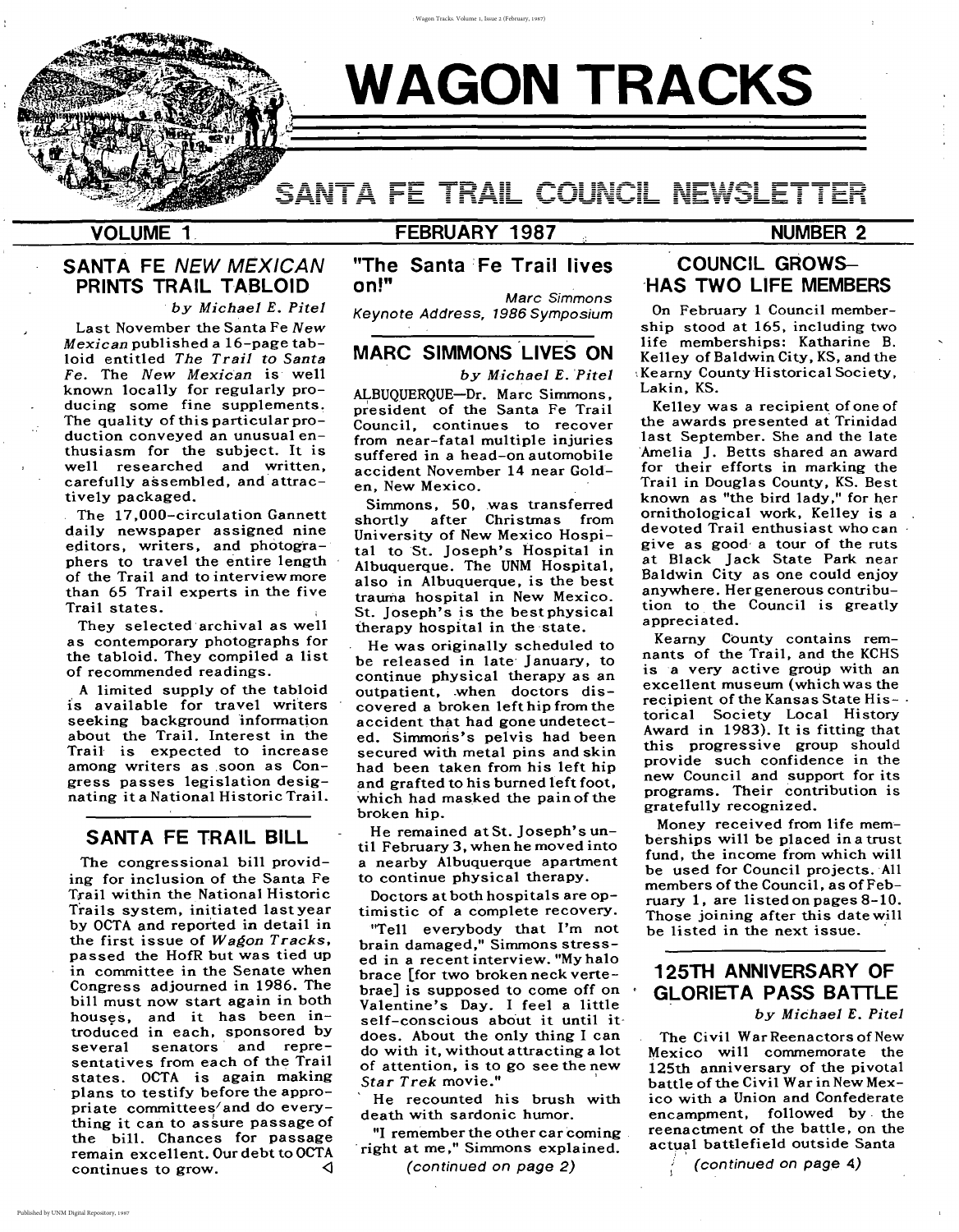I I

 $\int\limits_{-\infty}^{\infty}$ , I  $, \, \cdot \,$ ا<br>,

> , ,<br>,

I

## **PRESIDENT'S' COLUMN**

The Council is pushing forward, its membership is' growing, and the first issue of *Wagon Tracks* has been well received. Our future looks bright.

I look forward to the day when I can again be attending to Council business. And I sincerely thank all who sent get-well

 $-Marc$  *Simmons* 

As many of you know, I suffered near-fatal injuries in a November 14 automobile accident. At this writing (January 21), I remain in an Albuquerque hospital. Just four days ago, I underwent my fourth major surgery-this one for a broken hip the doctors had overlooked! '

# **SIMMONS LIVES**

(continued from page 1) "All I had time to say was 'Oh no, I don't believe this!' Then this silver veil dropped in front of me. The next thing I remember is a voice asking, 'Is' anybody alive in here?' It was <sup>a</sup> paramedic. 'Of course,' I said, 'andyou'regoing to have to get a pry bar and a torch to get me out of here.' I stayed awake the whole time they were dismantling' the car. I remember the sound of the door as it was pried off. When I was being lifted into the ambulance, L remember thinking, 'Oh, no, the hospital! I could be in there for a whole

## $\sqrt{1 - \left( \frac{1}{2} \right)^2 + \left( \frac{1}{2} \right)^2}$ **HUTCHINSON SYMPOSIUM**

week, and I don't have the time to spend a, whole week.'"

On arrival at UNM Hospital, he remained awake as he signed the papers admitting him. Simmons remembered arguing with the doctors who were going to perform, surgery on him.

"'No, you can't remove my spleen' I told them," Simmons continued. "'No, you can't give me a blood transfusion.' I argued with them for about 20 minutes. All the time, remember, I was in shock.",

, This promises to be an exciting and informative symposium. Complete details of the program and preregistration forms will be included in the next issue of  $WT$ .

He also remembers seeing the face of' Dr: John Kessell, his friend from the UNM history 'department, as Simmons was be-, ing wheeled down the hall to what he knew was to be several hours in surgery.

" Why, John,' I asked, 'what are you doing here?'" Simmons recalled. '''How nice of you to come.' . "Afterwards, I learned that the ambulance attendants thought that I was the most polite auto accident victim they had ever  $\zeta$  come across."

, , Historical Society, the Oklahoma Historical Society, the Kansas their last love, the Santa Fe Trail Center.

Barbara Peirce, coordinator of the 1987 Symposium at Hutchinson, KS, announces that the program for the September 25-27 meeting is about set. Featured speakers include Senator Nancy Kassebaum (R-KS), leader'in the Senate for the Santa Fe Trail bill; Marc Simmons,' president of the Council; Jere Krakow, National Park Service; David J. Weber, SMU professor of history; and Dr. Peter D. Olch, medical historian.

> Over the years the Mongers were active in the Kansas Anthropological Association and held many offices in that organization. Earl was president of the KAA for six years.

> Iris's death was a hard blow to Earl, and he worked off his grief by increasing his volunteer hours at the Santa Fe Trail Centerwhere he completed the archeological inventory and cataloging begun by himself and Iris.

Planned panels include Wildlife on the Trail, Mexican Traders, the Trail in Central Kansas, Interpret ing the Trail, and others. Tom Isern, Emporia State University, will perform folksongs of the Trail, following the Friday evening business meeting. The Reno County Historical Society will host a Fiesta on Saturday evening, including an outdoor meal, mountain men, and Mexican-American entertainers.

> Wagon' Tracks is the official publication of the Santa Fe Trail Council, a non-profit organization incorporated under the laws of the State of Colorado. Letters are welcome, but they become the property of 'WT and may be edited or abridged at the editor's discretion, All rights reserved. Inquiries can be directed to the appropriate ad-' dresses below. Annual subscriptions are obtained through membership in the Council, whose dues are fixed per calendar year. Checks should be made payable to the Santa Fe Trail Council and sent to' the **treasurer.**

> President: Marc Simmons, Box 51, Cerrillos, **NM 87010**

On Sunday, September 27, there will be a Trail tour, including stops at Ralph Hathaway's ruts, the Santa Fe Trail Center, and Fort Larned National Historic Site (where a buffalo barbecue lunch will be served and living history demonstrations will be presented). For those unable to make the Sunday trip, a short tour to Hathaway's ruts and other Trail sites in Rice 'County, KS, will be offered on Saturday afternoon.

Executive V-P: Joy Poole, Farmington Museum, 302 North Orchard, Farmington, NM 87401

Secretary: Ruth Olson, Santa Fe Trail Center, RR 3, Larned, KS 67550 '

# **IN MEMORY OF EARL AND IRIS MONGER**

by *BilI Pitts*

The ruts of the old Santa Fe Trail have claimed two more travelers with the passing of Earl and Iris Monger. Iris was buried several 'years ago, and Earl died on October 23, 1986, soon after receiving the Santa Fe Trail Council Award. The old' trade, wagons traveled over and camped upon the hill which is now the Larned,  $\overline{KS}$ , cemetery, where Earl and Iris rest near visible ruts.

Earl and,hiswife, Iris, spent the happiest days of their lives working with some of America's top archeologists' and anthropologists excavating in the Great Plains. They had worked with and donated to the Smithsonian, the National Park Service, the Kansas State

, Earl spent his early years as a painter in the Larned area. He learned archeological techniques by studying and working with some of the nation's best-known scholars, including Dr. Waldo Wedel of the Smithsonian, Carlysle Smith of Kansas State University, William Bass of the  $\cup$  University of Kansas, Thomas Witty and Roscoe Wilmeth of the Kansas State Historical Society, Doug Scott of the National Park Service, and, his personal friend, James Gunnerson of the University of Nebraska State Museum.

As long as there are Santa Fe Trail students, researchers, and writers, Earl and Iris Mongerwi1'1 be remembered for their work on the Trail. They are missed by many friends.

#### Membership Categories

| Benefactor    | \$1,000      |
|---------------|--------------|
| Life          | \$500        |
| Institutional | \$100/year   |
| Corporate /   | $$100$ /year |
| Patron        | $$100$ /year |
| Supporting    | \$50/year    |
| Family        | \$15/year    |
| Individual    | \$10/year    |

Editor: Leo E. Oliva, RR 1, Box 31; Woodston, KS 67675

Treasurer: John Tarabino, Trinidad State Junior COllege, 600 Prospect, Trinidad, CO 81082,

1987 Symposium Coordinator: Barbara Peirce, Hutchinson Community College, 1300 N. Plum, Hutchinson, KS 67502

Publicity Coordinator: Michael E. Pitel, Tano Rd., At. 4, Box 240, Santa Fe, NM 87501

(

2

 $\mathbf{I}$ 

 $\begin{array}{c} \begin{array}{c} \begin{array}{c} \end{array} \\ \begin{array}{c} \end{array} \end{array} \end{array}$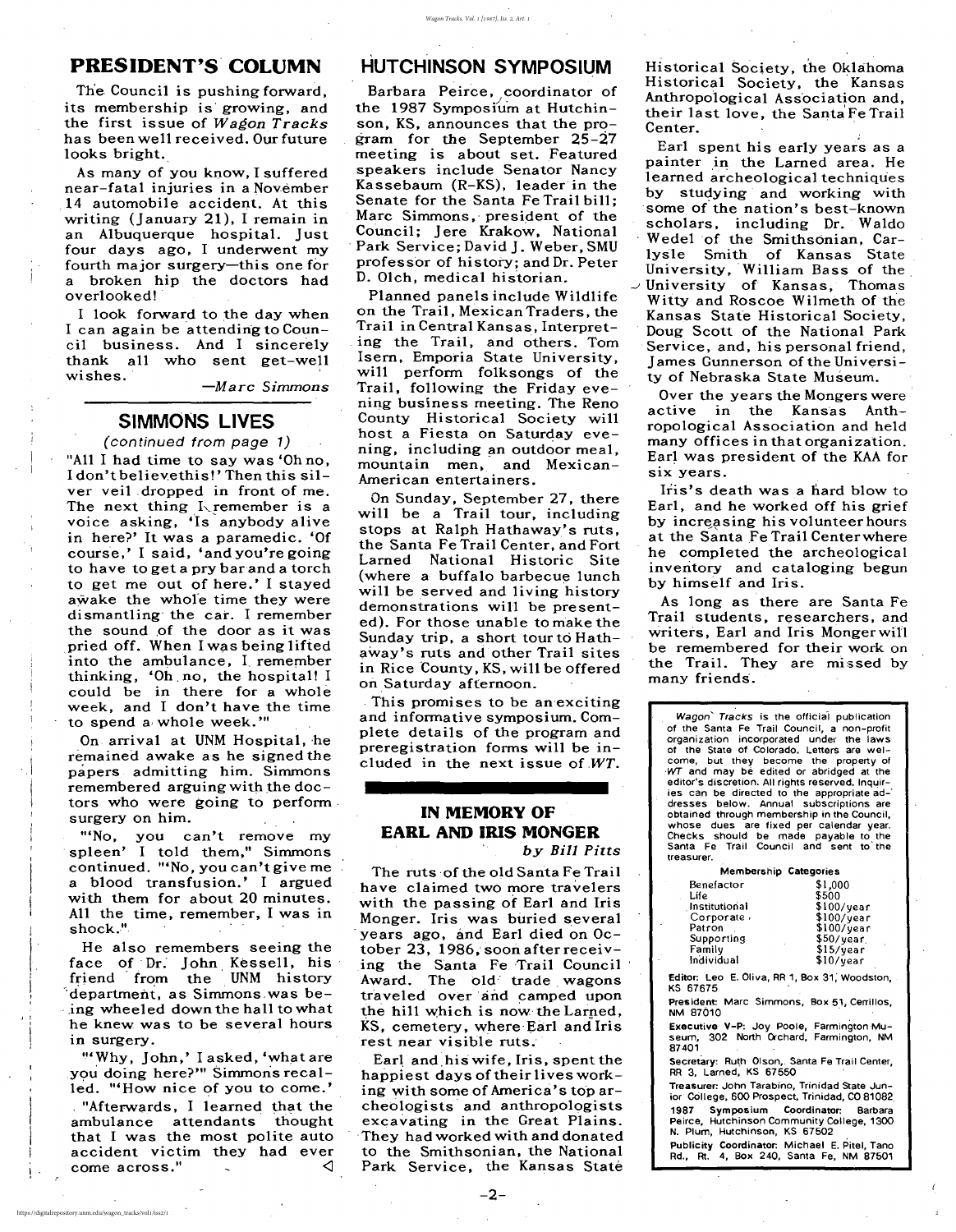,•

JOIN OUR SISTER ORGANIZATION THE OREGON-CALIFORNIA TRAILS ASSOCIATION and receive the handsome quarterly OVERLAND JOURNAL , which includes material on the Santa Fe Trail Inquiries: OCTA, Box 42, Gerald, MO 63037

## **OCTA**

## JoAnn Tuckwood Acquisition Librarian

*The Council plans* to *provide issues* to *research libraries and museums with an interest in the*

## POST OFFICE OAK -LETTERS-

## GERALD, MO

**Congratulations!** *Wagon Tracks* couldn't be better. I'm especially pleased that OCTA has been given the credit they deserve for their drive for passage of the SFTbili. I will be going in again the last week of this month [Jan.] to pave the way for the new Senate bill. Bill Richardson is already working on the re-introduction of the House bill, unchanged from the version that gained unanimous' approval last fall. I am hopeful that it will sail through both .houses unopposed.

I am forwarding my check for a Supporting membership and have marked my calendar to attend the

Sept. meeting in Hutchinson;

## Gregory M. Franzwa

## COLUMBIA. MO

The State Historical Society of Missouri has received the first is- . sue of *Wagon Tracks* and congratulates you and the Council on this new venture. The Society is a repository for materials on all aspects of the history and society of Missouri and the trans-Mississippi West. The Santa Fe Trail represents a collecting interest of the Society, and we would 1ike very much to have *Wagon Tracks* ava'ilable to our patrons to. inform them about the Council and its activities.

Would you consider donating regularly issues of your journal to the Society? We would be delighted to add the publication to our periodical colle'ction. Thank you.

was also the first commercial . center for the area, with the establishment of a general store in 1867.

. Boggsville was basicallyabandoned by the early 1900s, and deterioration has advanced since then. The society and friends are just beginning what will be a large task: Support will be needed from those who care for years to come to save and preserve this important site.

If you desire further information or wish to contribute to the project, contact The Boggsville Committee of The Pioneer Historical Society of Bent County, P. O. Box 68, Las Animas, CO 81054.

## HISTORIC BOGGSVILLE

## *byPhiJ Petersen*

OCTA is active in identifying historic trails and related sites, so these may be avoided by developers. Accomplishments include protection of historic sites and blocking federal schemes to take portions of trails. Members led the successful effort to bring the California Trail to the status of a National Historic Trail. Recently, OCTA has taken interest in the Santa Fe Trail and initiated efforts to bring it into the National Historic Trails system. The Santa Fe Trail bill is expected to pass this year.

The Pioneer Historical Society of Bent County, CO, wants Council members to know of recent developments at historic Boggsville, located two miles south of Las Animas, CO, on Highway 101 near the west bank of the Purgatoire River. Mrs. Alta Page was honored at Trinidad last September for her gift of 110 acres and historic Boggsville to the Pioneer Historical Society. With help from the Colorado State Historical Society, a 39-acre portion of the ,site was placed on the National Register of Historic Places, effective October 24, 1986.

 $OCTA$  now has more than a thousand members, most of whom are actively involved in the goals and programs of the organization. The annual 'convention is held for five

All members of OCTA receive the *Overland Journal,* a high-quality' quarterly filled with fascinating articles about the trails and those who used them, photos, maps, book reviews, letters, and news about what is happening. Recent issues included articles on the Santa Fe Trail by Marc Simmons.

Because OCTA served as an inspiration and a model for the founding of the Santa Fe Trail Council, all members of the Council are encouraged to join and support OCTA and its programs. The *Overland Journal* is well worth the membership dues. For further information, contact OCTA at the address in the notice at the top of this page.  $\triangleleft$ 

The society was awarded a \$2000 matching grant through the National Trust for Historic Preservation, to begin planning the restoration and use of this important site near·the Santa Fe Trail, and is currently working with an Albuquerque, NM, firm to develop plans to stabilize deterioration of the Boggs House and Prowers House, built in 1866 and 1867 respectively. A map of the site, locating all the existing build-

ings and features, was prepared and donated by Petersen Surveying, Inc., La Junta, as an aid in the planning.·

The society sold 27 acres of land lying south of the historic<br>site to Bent County, which is being held for possible construction of the Bent County Fairgrounds. Funds' obtained from this sale are being used as seed money for the project..

Boggsville is significant as one of the earliest known extant agricultural and trade centers in Colorado. Founded in 1866, Boggsville preceded the establishment of Bent County by four years. It was located near the site of Bent's Stockade of earlier years, near the Purgatoire branch of the Santa Fe Trail. When Bent County was established in 1870, Boggsville was the county seat. In those days, Bent County was six times larger than it is now, comprising all of present Bent, Prowers, Otero, Crowley, and Cheyenne counties, and southern Lincoln and Elbert counties. It

The Oregon-California Trails Association (OCTA) was founded in Denver in 1982' to help preserve and protect remaining vestiges of the emigrant. wagon roads to Oregon and California and to interpret the historical significance of those overland routes in the development of the American West.

days, beginning on the second Wednesday of August. Previous convention sites were Independence,. MO; Oregon City, OR; Scottsbluff, NE; and Carson City, NV. The 1987 convention will be in Casper, WY; and the 1988meeting is scheduled for St. Joseph, MO.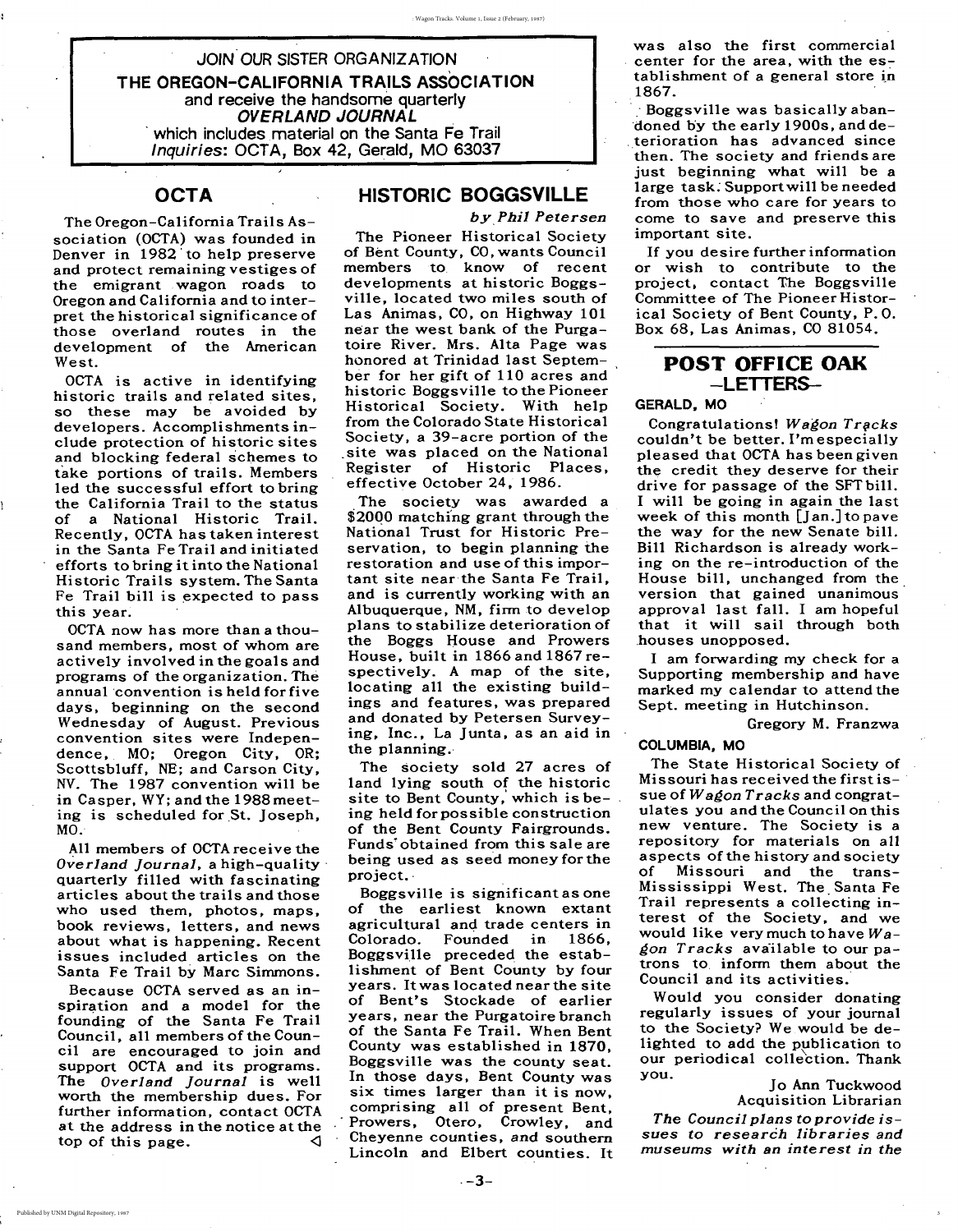CHARGE TO GLORY-Members of the 4th Texas Mounted Volunteers. Company E. of Albuquerque. NM. charge the Union center at the annual Father's Day reenactment of the Battle of Glorieta Pass. (Photo by Michael E. Pitel.)

#### *Editor*

## DEERFIELD, KS

, .

\. *Trail. If your institution is not receiving* Wagdn Tracks. *please let* me *know.*

Presently there are photo duplicates from the Museum of New Mexico. including a scene at Cow Creek Crossing, and the burial scene of a Sister of Loretto on July 24,1867. along the Trail inpresent Finney County.

The Finney County Historical Society is to be commended for its current project of a Santa Fe Trail exhibit. It is not completed. and they need old photos or good sketches of scenes on the Trail. If you have anything. please contact the Society. P. O. Box 59. Garden.City, KS,  $67846$ , as to arrangements. safeguards. duplicating. etc. of material.

This frantic search for exhibit material points to a problem. We in SFT Council are thinking of the whole Trail; we' no longer think of the Trail in Kansas. the Trail in New Mexico. etc. Provincialism over sections of the Trail has got to end. There is an urgent need for Trail material available for loan to museums all along the Trail. The Council should facilitate such Trail-wide cooperation. • , Paul F. Bentrup

(continue'd from page 1) Fe, according to historian and author Dr. Don Alberts.

# **GLORIETA ANNIVERSARY**

"The purpose of the reenactment" is to let people know that this battlefield hasn't been purchased or preserved for future generations." Alberts said. ''The entire battle- • field sprawls across four or five properties. To purchase the entire battlefield today might cost about \$400.000."

Alberts. with Marc Simmons. helped found the nonprofit Glorieta Battlefield Preservation, Inc.,

 $-4-$ 



More than 5.000 spectators are expected to attend the popularreenactment of the March 28. 1862. Battle of Glorieta Pass. The hourlong reenactment is scheduled for 10 a.m.. Sunday. June 21. at Pigeon's Ranch. located on State Road 50,  $1\frac{1}{2}$  miles east of the Glorieta exit of 1-25. some 17 miles east of downtown Santa Fe. The ranch was the site of the battle. which involved abput 1.000 Texas Confederates and about 800 Union troops from nearby Fort Union and from Colorado.

## **CONVERSE OF THE PRAIRIES** -BOOK NOTICES-

"The encampments are a new additon this year." Alberts continued. ''They will be located across the road from the ranch, from 10 a.m. to 4 p.m., Saturday, June 20. Civil War and Santa Fe Trail enthusiasts will get a glimpse of the 'hardship and deprivation experienced by those who fought in the Civil War."

Both day's events are open free to the public. Donations will be accepted. It is recommended that spectators to the Sunday morning "battle" arrive two hours early.

New ,Mexico's congressional delegates, who have backed the National Historic Trail bill. have been invited to attend.

I

which will conduct \$1-a-person battlefield tours after the reenactment and sell a softcoverbook . about the Civil War campaign in New Mexico and a parchmentstyle battlefield map. during the two-day event.

These items can be purchased by mail. The book. *Rebels On the Rio Grande ..* cOsts \$11.95 (including postage and handling). and the map is \$1 (and a selfaddressed. stamped business envelope). Send check or money order to Glorieta Battlefield Preservation, Inc., 2430 Juan Tabo NE, Albuquerque, NM 87112. Donations also will be appreciated.

'Santa Fe Trail enthusiasts outside New Mexico can find lodging in nearby Santa Fe. For lodging information. call the Santa Fe Convention & Visitor Bureau tollfree during business hours, week days. at (800) 528-5369. .

Marc Simmons. editor. *On the Santa Fe Trail.* Larence: University Press of Kansas,  $1986.$  Pp.  $x$ ,  $149.$ Map, illus., index. Cloth, \$19.95; paper. \$7.95.

" Many who traveled the Santa Fe Trail wrote of their experiences, at the time or later. and Simmons has collected twelve valuable documents (letters. diaries. journals. and reminiscences). covering the years 1841~1867. Some of these'appear in print for the 'first time and none was readily availa $$ ble until now. A variety of individuals produced these primary sources, including merchants, a newspaper editor, government officials (civilian and military), four teamsters (three Anglo and one Hispanic. the latter a rare as well as an insightful recollection). a goldseeker, and one woman. Simmons provides an introduction to the collection and to each document. plus explanatory footnotes. The volume is enhanced with photos, a map, lists of Trail sites. and recommended readings. It is easy to see why Simmons is well known as *the* Trail historian. . Although these pieces vary in purpose and point of view. some common rthemes' are evident. Trail travel was seldom easy. and it was especially difficult during winter months. There was a constant danger from the Indians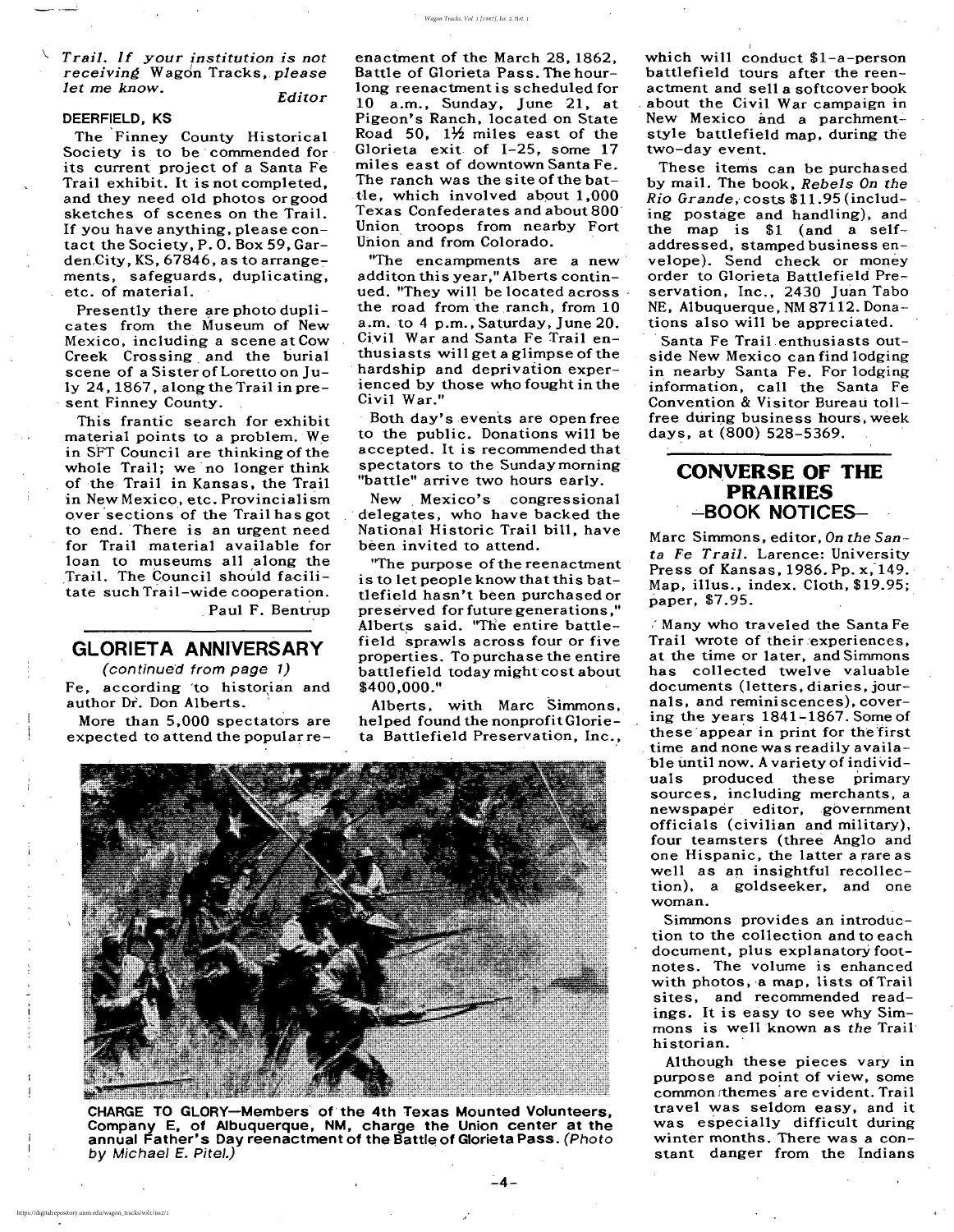: Wagon Tracks. Volume 1, Issue 2 (February, 1987)

through whoselands the Trail ran. Two people declared they would rather see a rattlesnake than an Indian.

'Each of these selections contributes to a better understanding of life on the Trail. Manuel Alvarez, j. L. Collins, and Michael Steck expose the hazards ofwinter travel. James Fugate's recollections, no doubt "improved" by time, give the "feel" of almost . constant Indian attacks and fights. Hezekiah Brake traveled to .New Mexico in 1858 to operate a dairy for the Fori Union sutler.

David Kellog explained the battle of Black jack. Henry Smith claimed to be a teenage teamster with the last government-owned supply train on the Trail in  $1863$ , and he, mentioned Dick Wootton's toll road as being there two years before the traditionally accepted<br>date. George Vanderwalker Vanderwalker claimed he passed Wootton's gate in 1864. Ernestine Huning spent her honeymoon on the Trail and traveled with 10 canaries. Charles Christy, army scout, gave his version. of the Plum Buttes Massacre.

Perhaps the most unique document is that of José Gurulé, native New Mexican teamster from the village of Las Placitas. He worked for José Perea, reportedly the wealthiest man in New Mexico, and received a total of \$8 for almost eleven months work in 1867. . He hauled wool from New Mexico to Kansas City in the late winter, and early spring; and started a return trip with all kinds of merchandise in June. His wagon train, left the Trail and went to Hays, KS, where the merchandise was sold and the teamsters and the teams and wagons worked on construction of the railroad for several months. Later, the wagons were 'filled with commodities brought by the railroad, and the caravan returned to New Mexico. Cholera killed % of the party on the Trail. Gurule claimed that he brought home the first suit of clothes ever owned in his home viJlage.

. , i

> This book is filled with human interest, hardship, humor, and history of the lives of what some have called "ordinary people.'" Anyone interested in life on the Trail will find useful information and enjoyment in these writings.



Mead recorded his recollections' in the 1890s, but this is the first printing, carefully 'edited by his grandson, Schuyler jones. Mead traded with Indians, hunted on the Plains, and was a founder of Wichita, KS. His adventures touched the Santa Fe Trail occasionally. He stayed awhile at the home of 1. B. Titus in Council City (now Burlingame, KS) in 1859, where Titus operated a toll bridge over Switzler Creek. It was there that Mead met his first wife. Later that same year, Mead traveled the Trail to Council Grove and beyond and met William Bent.

Mead provides details of hunting buffalo, poisoning wolves, and trading with Indians. He met Satanta in 1865, and he told the story of George Peacock's demise (Mead says at the hands of Satanta while others say it was Satank) at Peacock's trading ranch at Walnut Creek Crossing. Mead met Kit Carson, at the Little Arkansas Treaty Council, and William (Buffalo Bill) Mathewson, who operated a trading ranch at Cow Creek Crossing. He mentions the Stone Corral at the Little Arkansas Crossing.

These memoirs of a remarkable man tell much about pioneer life on the Plains. His periodic contacts with Santa Fe Trail sites and personalities are a bonus to this rewarding volume.

#### COUNCIL TROVE  $-$ DOCUMENTS-

#### UNCLE DICK'S TOLL ROAD

joy Poole has furnished another document dealing with Dick Wootton's famous toll road over Raton Pass, this time a copy of a deed which is in the collections of the Colorado State Historical Society. Poole states this appears to be a typed copy of the original. The unique spelling has not been changed.

THE SANKEY-DICK ABSTRACT COM-PANY, Incorporated

L. B. Maxwell to R. L. Wooton. Quit Claim Deed, dated November 7, 1867.

Filed December 15, 1883 at 2P.M. Recorded in Book 17, Page 559. Consideration \$1.00.

KNOWING ALL MEN BY THESE PRE-SENTS, That I have this day Bargained and sold to R. L. Wootton

Surtin Pason of Land-on the North side Raton Mountign nowing as<br>Wootton Ranch for the sum of one<br>Dollar in hand paid and the wrights of trvte on his Toll Road Free of Charges. this pease of land is<br>bounded as Fawns: Commaces on Northwest corner at a small spring<br>abought three hundred (300) abought three hundred (300)<br>veards below his house and below his house Rounde South to the divide of Raton Mountinge, then East longe the devide to the masas, then around the craste of the maser to low spring cross valley to the creste of the Maser Knowing as the Raton Maser, then along of the crest of Maser aroun the Fisher Peak to Joe Creek, then West down Joes Creek to the plase of bunnigin, said posal<br>of land contans four 4 seacon of land contans four <sup>4</sup> seacon [something may have been omitted here] of Nombr the 1867.

[signed] L. B. Maxwell Weatles:

Jack Haland and Johan Heondson.

#### BATTLE OF GLORIETA PASS

The Civil War Battle of Glorieta Pass was fought on March 28, 1862, near Pigeon's Ranch, owned and operated by Alexander Valle (of French background). This important battle was the turning point of the Civil War in the Far West, and much has been written about it. Valle's succinct description was printed in A. A. Hayes, *New Colorado and the Santa Fe Trail* (1880): .

M. Valle, or Pigeon, says, "Gooverment mahns vas at my ranch, and fill 'is cahnteen viz my viskey (and Gooverment nevaire pay me for zat viskey); and Texas mahns coom oop, and soorprise zem, and zey foight six hour by my vatch, and my vatch vas *slow!'*

#### FUR TRADE SYMPOSIUM AT FORT LARAMIE, WY

A Fur Trade Symposium will be held at Fort Laramie National Historic Site, june 20-21, featuring, many sch01ars in the field. Any one interested in further information should contact john C. Burns, Fort Laramie NHS, Fort Laramie, WY 82212-0001.

#### FORT UNION TO CELE-BRATE FOUNDERS DAY

The annual Founders Day Celebration at Fort Union National Monument, 28 miles north of Las Vegas, NM, will be held july 25- 26, 10 a.m. to 4 p.m. each day. This will be the 136th anniversary of the founding of the fort. For further information, contact Unit Manager, Fort Union National Monument, Watrous, NM 87753.  $\triangleleft$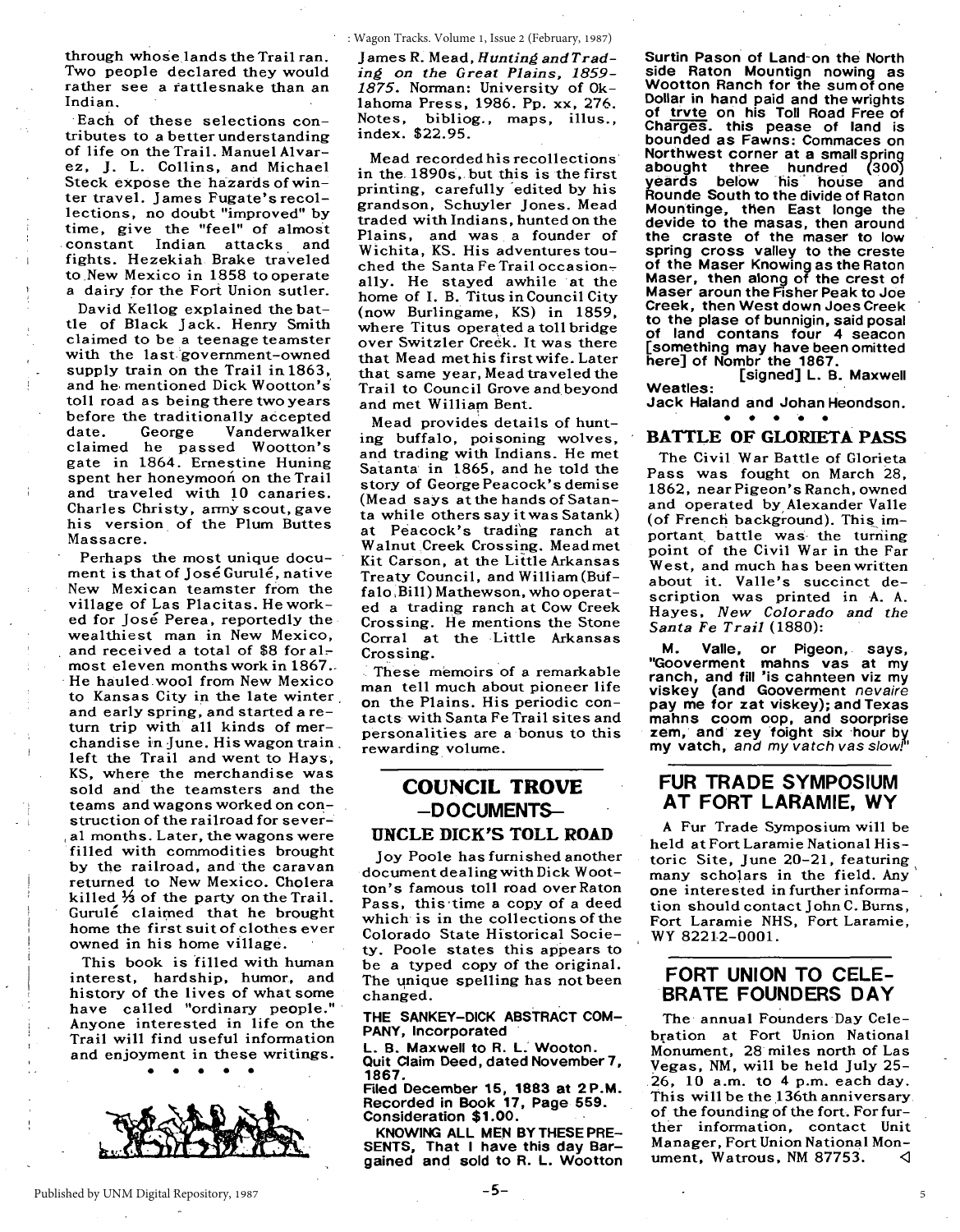#### *Wagon Tracks, Vol. 1 [1987], Iss. 2, Art. 1*

#### **SANTA FE TRAIL CENTER**

*by Ruth Olson [Ed. note: This is the first in* a *series on museums and historic sites along the Trail.]*

Designed and built as a research facility, the Santa Fe Trail Center near Larned, Kansas, is a regional museum and archives dedicated to preserving and interpreting the history of the geographic area once known as the Santa Fe Trail.

The Trail Center opened in 1974 and was accredited by the American Association of Museums three years later, becoming one of the youngest museums in the nation to be granted such accreditation. A non-profit organization, the Center is locally owned and privately funded.

The museum staff of four fulltime and four part-time employees takes care of the daily functions and activities of the museum. The dedicated work of many volunteers over the years has also been'instrumental in the progress of the Center.

The museum's story line traces the Santa Fe Trail as a transportation route which blended Indian, Hispanic, and Anglo-American cultures. Exhibits include prehistoric Indian artifacts, a Wichita Indian grass lodge, a full-size mounted buffalo, a commercial freight wagon, and a display showing the Hispanic influences<br>on the Trail.

The period of settlement along the ruts of the old Trail, brought about by the coming of the railroad, is depicted in the museum by a series of rooms showing pioneer life in the early 1900s. Outdoor exhibits on the Trail Center's 25-acre complex include a sod house, dugout home, limestone cooling house, 'one-room schoolhouse, and a Santa Fe Railroad d'epot.

The Center also houses a research storage area in the basement of the museum. Researchers can easily examine threedimensional objects without the need for museum staff to dismantle an exhibit area.

In addition to the museum collection and exhibits, the Trail Center provides both a research library and archives. Research materials pertaining to the Trail include books, maps, photographs, glass magic lantern slides, and oral history tapes. Information contained in the vertical files includes miscellaneous material about Trail sites,



**Freight Wagon Exhibit at Santa Fe Trail Center.**

markers, ranches, traders, trade goods, tolls, crossings, forts, freight wagons, and noted Trail personages, as well as many other subjects. .

A complete set of the *Official Records of the Union and Confederate Armies of the Civil War* is also part of the library collection. Issued by the Department of War in the 1890s, these volumes contain information about the Santa Fe Trail during the war years.

The research library and archives are available for use free of charge by authors, historians, genealogists, museum staff, and anyone else wishing to do research. A full-time archivist is available for assistance.

As an education facility, the Center has ongoing programs, including a three-day seminar on the history of the Santa Fe Trail, which' is held during March of even-numbered, years. These "Rendezvous" seminars feature speakers who are noted authors and historians of the Trail. The seminars, which have been held since 1980, offer a special opportunity for all those interested in the Trail to meet together and discuss many aspects of its history. A field trip to area Trail sites is also included as part of the program.

Educational programs are available for schools upon request. These include on-site presentations by·a museum staff member, as well as mail-out<br>slide/tape programs. Guided slide/tape programs. tours of the museum are also available to schools and other organized groups.



#### **Buffalo Exhibit at Center.**

The museum hosts special programs throughout the year, including the annual Kansas Day Celebration/Open House in January, and an open house in June of each year to commemorate the opening and dedication of the Center. Living history presentations in the sod house and dugout on these 'special occasions help to provide visitors with an insight into early pioneer life.

An annual Fourth of July celebration is also held at the Center. It features a barbecued buffalo lunch, with free live folk music under the "big top" tent during the afternoon.

The Trail Center is located  $2\frac{1}{2}$ miles west of Larned on Kansas Highway 156. It is open daily' except for Thanksgiving, Christmas, and New Years Day. For more information about the Center, write the Director, Santa Fe Trail Center, Route 3, Lamed, KS 67550, or phone (316) 285-2054.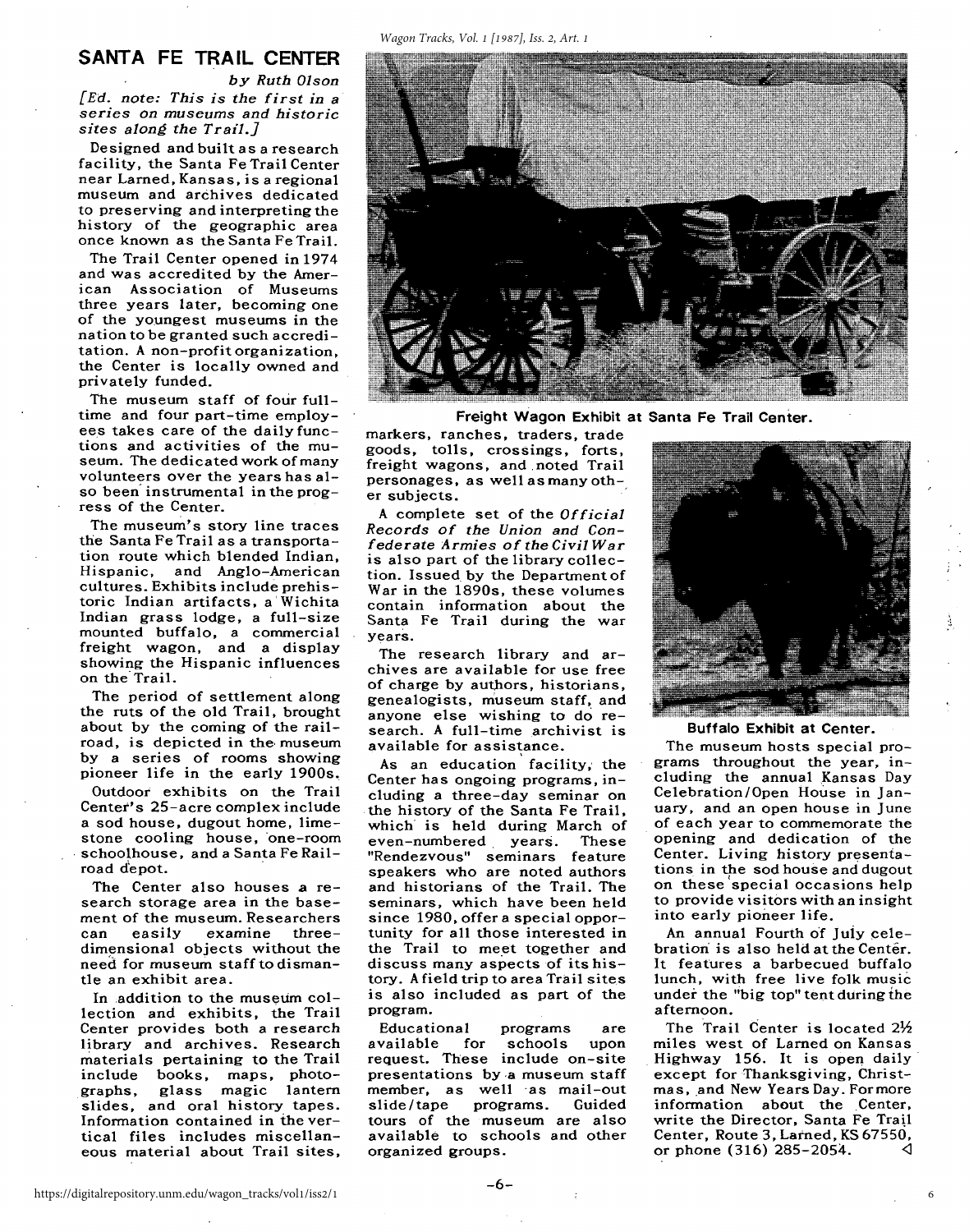## **MALCOLM CONN: MERCHANT ON THE TRAIL**

*by Mark* 1. *Gardner [Ed. note: This* is *the first in* a *series on merchants and.the Santa Fe trade.]*

On October 17, 1859, *The Kansas Press* of Council Grove reported that "one firm in this place took in over \$1,600 in gold and silver one day last week for goods, another took in over \$1,400. We are selling over one hundred thou-' sand dollars worth of goods per annum, and our trade is increas ing.... Council Grove has a future that no other town off the Missouri River can ever hope to have in Kansas."1 At the time, there were only two major business houses to accommodate the hundreds of traders and Pike's Peakers who were following the Santa Fe Trail.

One of those businesses was trading out of animpressive, twostory, stone structure situated right on the Trail. Known simply as the "Stone Store," itwas owned and operated' by one of Council Grove's most prominent and nearly forgotten early-day merchants, Malcolm Conn.

Conn was born to James Clay and Mary Conn of Baltimore County, MD, December 12, 1831. A farmer of means, James C. Conn was listed in the 1850 Maryland census as having real estate worth \$6,000. In that census, Malcolm was listed as living at home and his occupation was that of clerk.2 Where he was clerking is not known. However, five years later, he left MarYland to seek business opportunities in Westport, one of the largest outfitting points on the Missouri border, having superseded Independence just a few years before.3 Conn may have been employed by merchant Silas P. Keller.4 Keller, a native Virginian, was located on Westport's Main Street where he competed for the "western trade" with the likes of Kearney & Bernard, A. G. Boone, Baker & Street, J.G. Hamilton, and Edward Price.5 ' Conn remained in Westport only a year, though. Sometime in 1856 he moved to Council Grove, Kansas Territory, in the middle of the Kansa or'Kaw Indian lands.6 Conn was probably drawn to the area by the trade opportunities with the Kaw tribe and the Santa Fe traders who needed "last chance" supplies. Conn may have been sent there by Keller, who was a stockholder in the Council Grove Town Company when itwas organized in 1857.7

Little information exists on Conn's business dealings prior to 1859. At one point he was a partner of Thomas C. Hill, builder of the structure known today as the "Last Chance, Store." In 1858 Conn's' "Stone Store'i was built. According to one community history, it was built by the firm of Conn, Hill & Munkres.<sup>8</sup> Conn apparently resolved all partnerships by 1859, for, in the first of many advertisements he placed in *The Kansas Press,* Conn stated that he had "again resumed the mercantile business in the Stone Store. Formerly occupied by Conn, Hill & Co. Thankful for past favors, he hopes for a continuance of public patronage."9

The Civil War increased opportunities for profits. In 1863 Simcock, who had'recently bought out Hays, reported that there were "3,000 wagons, 618 horses, 20,218 oxen, 8,046 mules, 98 carriages and 3,072 men engaged in the freighting business along the Santa Fe route, transporting 15,000 tons of freight, the estimated value of which' was \$40,000,000."11 The next year a clerk at Conn's store, George Biglin, declared that the firm had sales of \$24,000 during'the previous month.<sup>12</sup>



Malcolm Conn, 1831-1898. This previously unpublished tintype was taken May 21, 1863, just a little over a week after Conn saved Council·Grove from being burned by Missouri guerrillas. (Photo courtesy of the Conn family.)

In August 1864 Conn advertised that he would close his mercantile business by December of that year, and he requested that all accounts be settled. Conn appar-: ently sold interests in the business to C. N. James and William Shamleffer.15 Sometime between 1866 and 1870, Conn· sold his remaining interests to Shamleffer and James, who continued to operate a dry goods and grocery. It was probably a good time to leave the mercantile business. . The Union Pacific Railway, Eastern Division, later known as the Kansas Pacific, reached Junction City in 1866. The Santa Fe Coach line moved from Council Grove to that place the same year, and the freighters on the Trail soon followed. Prairie schooners were seldom seen .on Council Grove's wide streets.16 By 1870 Conn had married again and entered a new line of business. He was a cattle dealer, indicative of the future prosperity of the community.<sup>17</sup> Unlike previous years, however, the 1870s brought hard times for Conn.

The next few years were good ones for Conn and S. M. Hays & Co., Conn's major competition. By 1860 Conn was one of the wealthiest citizens of Council Grove. In the census of that year, Conn was listed as having a personal estate of \$10,000. Seth Hays and his partner, G. M. Simcock, were valued at \$8,250 apiece.1o

> I  $\frac{1}{1}$

The best account of the atmosphere at Conn's store in the early 1860s was found in the reminiscences of William Shamleffer:

The merchant had to hustle with business customers all day, and, then entertain them royally at night; for some of them came hundreds of miles to trade, and the business house had, to furnish many of them with sleeping quar-'ters, place to cook their meals, corrals ,in which to keep their stock, and open access to the corn cribs.... Plainsmen, hunters, trappers, wagon bosses, soldiers, bullwhackers, broncho [sic] busters, long lines of prairie schooners, and heads of horses, mules and cattle, were the attractions of the passing day....In his stock were found every known variety of goods for use on the frontier, from ox yokes and repairs to cambric needles, from small boxes of pills to, barrels of whisky. 13

Along with prosperity, the war years brought troubles. On May 4,

 $-7-$ 

1863, Dick Yeager and his band of Missouri guerrillas camped near Council Grove, intent on destroying the town. Conn, who had known Yeager as a Santa Fe freighter before the war, went to the camp and persuaded him to spare the town. Conn's friendship and the strong southern sentiment in the community saved Council<br>Grove, but Yeager and his ruffians raided Howell's stage station and store at Diamond Springs the next night. Howell was killed and his wife was badly wounded.<sup>14</sup> Several months later, in September, Conn's wife, Sarah, died, leaving him with his two-year-old son, James Clay.

I )

J !<br>!<br>! I i I

I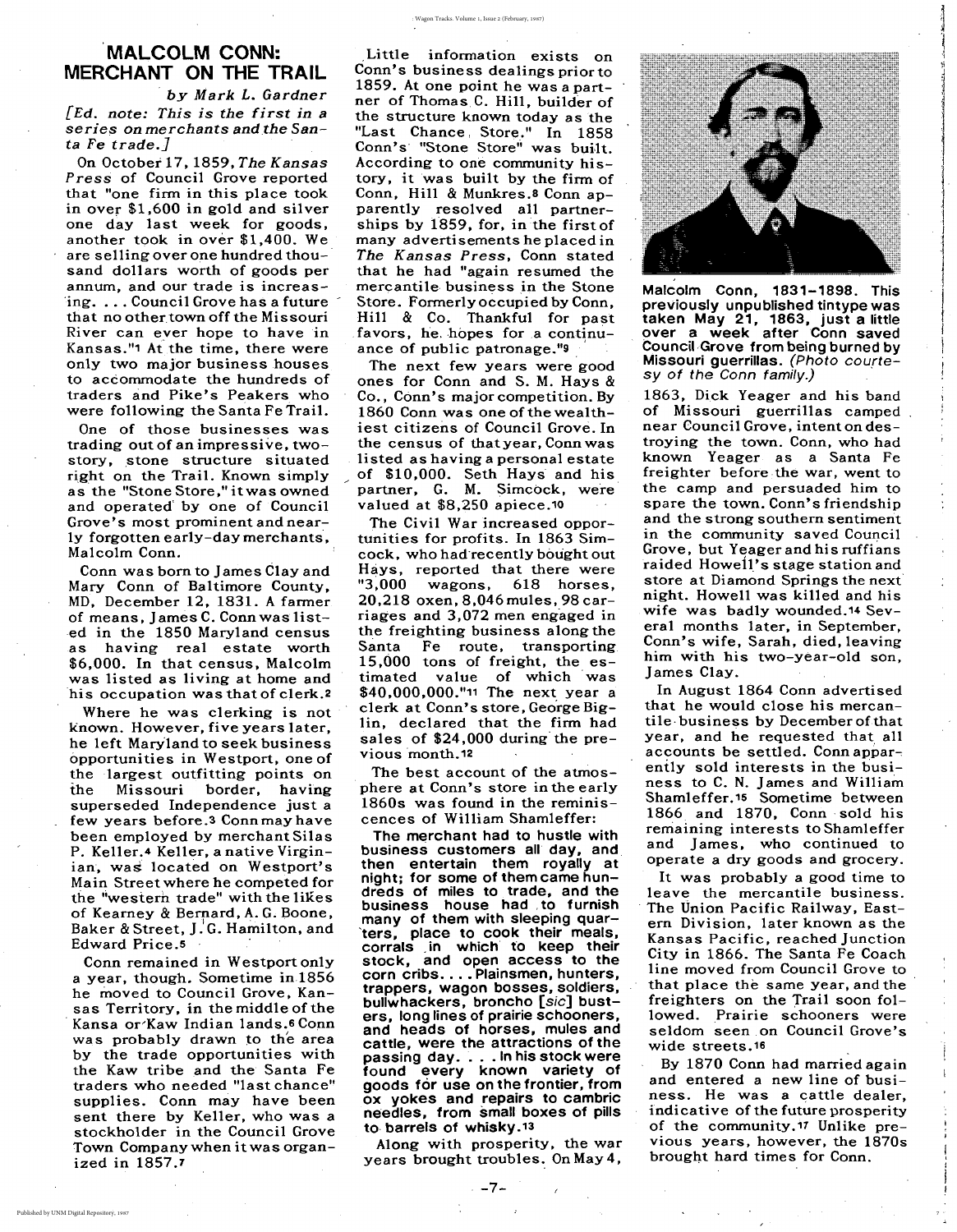,

In  $1873$  Conn's second wife, Matilda, gave birth to a son, Malcolm II. Matilda's second and last child, Oliver, died after living only three months in 1875. In that year Conn was listed in the Kansas census as having a personal estate worth only \$300.18 The cause of his financial decline was not found. Conn and his family left Council Grove that same year.

Conn's activities or whereabouts are not known until 1880, when he moved to Kansas City and became proprietor of the Barnum Hotel, reportedly "one of the leading hotels in the city." Conn eventually owned hotels in Webb City, MO; Little Rock, AR; and Lawrence, KS; apparently becoming a wealthy business man again. '

Conn died in Lawrence of stomach cancer on February 28,1898, at his most famous hotel, the Eldridge House. He was survived by Matilda and Malcolm II. James, his son by his first wife, was kill- $\vee$  ed in a shootout in Durango, CO, in 1882. Malcolm Conn is buried in Council Grove's Greenwood Cemetery.19

Today, at the southeast comer of Council Grove's Main and Neosho streets, Conn's "Stone Store" still stands. It has been altered many times since it was built in 1858. It is now Eldon Solt's Home Design Center. Unlike the famous "Last Chance Store," which may have played only a small role in ,the early business community, Conn's "Stone Store" is still open :to customers and travelers on the old Santa Fe Trail. Conn probably would have liked that.

#### NOTES

Mark L. Gardner 1690 Pontiac St. Denver, CO 80220

- 1. "Trade of Council Grove; The Kansas Press, Oct. 17, 1859, p. 2.
- 2. Seventh Census (1850), Baltimore County, MD, 1st District, 225.
- 3. "Death of a Kansas Hotel Man," undated clipping Conn family scrapbook, Colorado Springs,
- . . 4. Account, Book, Vol. I: Aug. 16, 1851-Jan. 9, ,1858, p. 81, James W. Parker Papers, Westem Historical Manuscript Collection, University of Missouri--Kansas City. .
- 5. William R. Bemard, "Westport and the Santa Fe Trade; Kansas Historical Collections, 9 (1905-06) 564; and Louis O. Honig, Westport: Gateway to the Early West (It Happened in America Series, 1950), 34-35.
- 6. "Death of a Kansas Hotel Man."
- 7. John Maloy, History of Morris County: 1820- 1890 (Council Grove: Morris County Historical Society, 1981), 15.
- 8. Mamie Stine Sharp, "Home-coming Centennial Celebration at Council Grove, June 27 to July 23. 1921," Kansas Historical Collections, 16 (1923-1925) 562. '
- 9. The Kansas Press, Sept. 26, 1859.
- 10. Eighth Census (1860), Morris County, KS.
- 11. Maloy, 46.
- 12. Ibid., 48.
- 13. Sharp, 568.
- 14. David Hubbard, "Reminiscences of the Yeager Raid, on the Santa Fe Trail, in 1863," Kansas Historical Collections, 8 (1903-04) 169; and Thomas F. Doran, "Kansas Sixty Years Ago" ibid., 15 (1919-22) 488. '

Michael E. Duncan Mahaffie Historic Site P. O. Box 768 Olathe, KS  $66061\triangleleft$ 

#### 15. Council Grove Press, Aug. 20, 1864; and Council Grove Democrat, Mar. 2, 1866.

- 16. MalOy, 54.
- 17. Ninth Census (1870), Morris County, KS, 4.
- 18. Kansas State Census (1875), Morris County, KS, 14.
- 19. "Death of M. Conn," The Lawrence Gazette, Mar. 3, 1898; and "Death of a Kansas Hotel **Man."**

## HELP WANTED

- Jeff Bransford, 129 Manor Place, EI Paso, TX 79915
- Leslie W. Baxter, 5957 Seminole Rd., Oklahoma City, OK 73132
- Gregory M. Franzwa, Box 42, Gerald, MO 63037 '
- W. E. Givens, Box 989, Alamogordo, NM 88311 -0989
- Ann Johnston, Bonaventura Bks, Box 2709, Evergreen, CO 55340
- Esther Jones Killiam, 5820 Windermere, Apt. 565, Littleton, CO 80120
- Deshay & Stephen Rust, Rt. 11, Talismin West, Columbia, MO 65202
- 

I need information on the following Santa Fe Trail merchants: Edward James Glasgow, St.'

Louis'

William Glasgow, St. Louis Malcolm Conn, Council Grove,

Silas P. Keller, Westport

William Keller, Westport

If you know of anything, please contact me. Thank you.

• • • • •

I'm compiling a list of Trailsubject annual events in each of . the five Trail states. I can assem ble the New Mexico segment, but I need help from Missouri, Kansas, Colorado, and Oklahoma. I need 1987 names, addresses, telephone numbers, and contacts of the sponsoring organization. This list will be used to promote Trail events in a press release and' to help anyone planning a new Trail event, so they won't be competing with already established events, if they don't want to.

As I get these names, addresses, and phone numbers, I'll send a Questionnaire' and assenible pertinent information for distribution. Please help. Your participation will make it possible forthe Council to do a better job in promoting the Trail. Michael E. Pitel Publicity Coordinator Tano Rd., Rt 4, Box 240' Santa Fe, NM 87501

• • • • • •

To all museums along the Trail: I am designing a set of brochures for the SFTCouncil onmuseums along the Trail. Whether you're large or small, please send me two or three paragraphs on your institution, to be included in this set of brochures. Ifyou have brochures, please send some with your information. The purpose of this project is to compile a complete guide to museums for those explorers who travel the Trail. Your assistance is appreciated; please tell others who may not receive our newsletter.

## **I COUNCIL MEMBERS I**

This list includes memberships received- up to early February; those received after this printing will appear in the next issue. If \_there is an error in this information, please send corrections to the editor. If you know of people who may be interested in the Council and are not on this list, please urge them to join. We thank you for your support.

#### LIFE MEMBERSHIPS

- Kearny County Historical Society, 101-111 S. Buffalo St., Lakin, KS 67860
- Katharine B. Kelley, 911 Dearbprn, Box 43, Baldwin City, KS 66006

## INSTITUTIONAL MEMBERSHIPS

Kansas Corral of the Westerners, P. O. Box 531, Abilene, KS 67410

PATRON MEMBERSHIPS

Norman Cleaveland, Box 4638, Santa Fe, NM 87502

#### SUPPORTING MEMBERSHIPS

#### FAMILY MEMBERSHIPS

- 781 McCarthy Blvd., Pueblo, CO M/M Wallace W., Abbey, 81005-9704
- Aaron & Ethel Armstrong, 507 Twin Diamond Rd., Roswell, NM 88201
- M/M E. W. Armstrong, 1440 Gatewood #52, Wichita, KS 67218
- Samuel & Carrie Arnold, 2221 S. Fillmore, Denver, CO 80210
- M/M Phil Barnthouse, Box 668, Baldwin City, KS 66006
- Gloria L. & Jack L. Barron, 3200 SW 32nd St., Topeka, KS 66614
- Donald B. & Mercedes P. Baublits, 333 N. Washington, Eatonville WA 98328
- Don & Katherine Berg, Wootton Ranch, Star Rt., Trinidad, CO 81082 '
- Clyde & Barbara Beymer, Box 228 Lakin, KS 67860 '
- Lucille & Roy Boyd, 905 San Juan St., Trinidad, CO 81082
- Allen D. & Norma J. Brown, RR 2, Box S-2, Mound City, KS 66056 Bill & Susan Bunyan, Box 1656,

Dodge City, KS 67801

- Glenn & Rosemary Busset, 316 Summit Ave., Manhattan, KS 66502
- B. I. & M. L. Carter, 401 S.Sunset, Guymon, OK 73942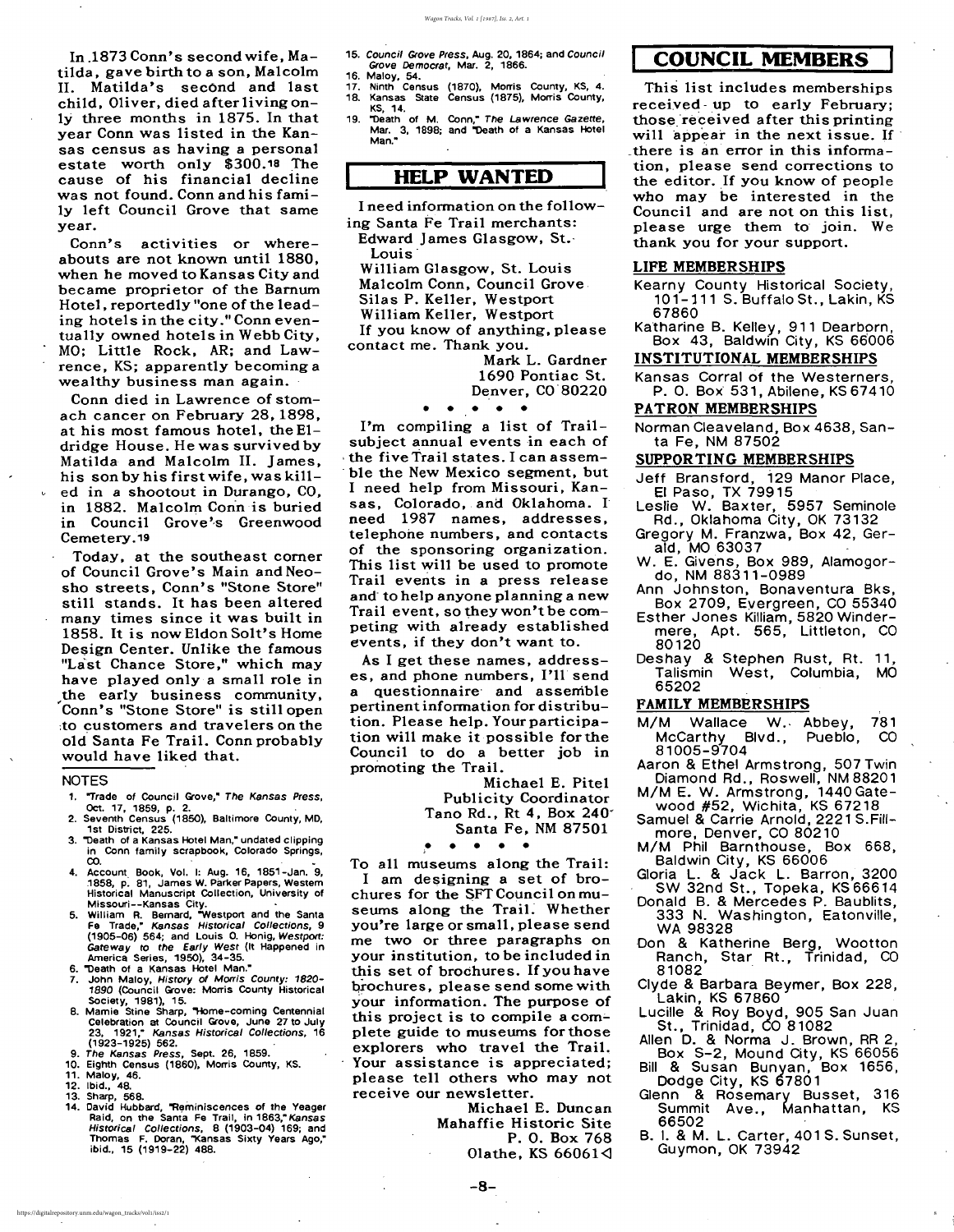- Dr. David & Alice Clapsaddle, 215 Mann, Larned, KS 67550
- Melvin C. & Mary E. Cottom, 1318 Fremont, Manhattan, KS 66502
- S. Allan & Lucile K. Daughterty, . 3411 E. Kinkaid, Wichita, KS 67218
- Stan & Dee Dorsch, 217 W. 6th, Bird City, KS 67731
- William & Joan Drews, 3111 Farmington Rd., Hutchinson, KS
- <sup>67502</sup> . Leonard & Della Enslow, RR 1, Box 46B, Lakin, KS 67860
- Leo E. & Mary B. Gamble, 333 Kansas St., Springfield, CO 81073
- Maryruth & Wade Greenwood, 1500
- Monroe, Hugoton, KS 67951.<br>- Donald W: Gudgel, 704 N. Chin quapin Way, Muncie, IN 47304
- quaph way, muncle, in 47504<br>Ralph Hathaway, Rt. 1, Box 28,<br>Desuil Strusialistics 588.6, 17th
- . Darrell & Margie Holland, 509 S. 17th St., Leavenworth, KS 66048
- Donna L. Hudgel, Trails West, 1032
- . S. Boulder Rd., Louisville, CO . 80027
- John & Nadine Huggard, Rt. 3, Box 176, Waverly; KS 66871
- Edwin & Ann John'ston, P. O. Box 252, Evergreen, CO 80439
- Harold S. & Joan Kachel, P. O. Box 307, Goodwell, OK 73939
- M/M J. E. Keppler, 3210 Bent Bow, San Antonio, TX 78209
- Kathaleen K. Kichty, 2810 Gettysburg Dr., Austih, TX 78745
- M/M J. William Knightly, 1219West 82 St., Hutchinson, KS 67502
- George & Maxine Kuharic, HC01, Box 2; Hugoton, KS 67951
- Richard & Darlene Larson, Box 144, Milan, KS 67105
- M/M David W. Lupton, 1941 Oakwood Dr., Fort Collins, CO 80521
- Jocelyn & David Mandell, 3092 Woodland Rd., Los Alamo's, NM

| 87544                                | JONN H. C             |
|--------------------------------------|-----------------------|
| Phyllis & John Mann, 3612Cotton-     | Scottsd               |
| wood Cr., Manhattan, KS 66502        | Grace Col             |
| Marilyn McGonagle, 2973 Plaza        | Hays, M               |
|                                      | Mary Cor              |
| Blanca, Santa Fe, NM 87505           | Kansas                |
| Susan Miner, 303 Circle Dr., Wichi-  | <b>Ruth Cow</b>       |
| ta, KS 67218                         | Betsy J. (            |
| Dr. Peter D. & Mary Olch, 9201       | Larned                |
| Chanute Dr., Bethesda,<br><b>MD</b>  |                       |
| 20314                                | Donald B              |
| Leo E. & Bonita M. Oliva, RR 1, Box  | Council               |
| 31, Woodston, KS 67675               | Austin Dai            |
| Eugene & Vera Orton, 721 Troy Ct.,   | 104, 2                |
| Aurora, CO 80011.                    | OK 731                |
| Stephen & Mary J. Pahs, 6888 E.      | Betty Cus             |
| Dartmouth, Denver, CO 80224          | Lawren                |
| Riley & Betty Parker, Box 8390,      | Elizabeth [           |
| Santa Fe, NM 87504                   | ta Fe, $\overline{ }$ |
| Mildred & Paul F. Pippitt, 616 E.    | Helen Dee             |
| Shady Circle, Lee's Summit, MO       | ka, KS                |
| 64063                                | Lucile Die            |
|                                      | KS 678                |
| Dr. John S. Rinehart, P. O. Box 392, | Nellie B. E           |
| Santa Fe, NM 87504                   | ned, KS               |
| Elbert & Roberta Smith, 715 W. 5th   | Unit Mana             |
| St., Larned, KS 67550                | Monum                 |
| Dr. & Mrs. Robert C. Sproull, 10912  | Keith Gan             |
| Gary Player Dr., El Paso, TX         | City, KS              |
| 79935                                |                       |
| Diana & Joe Stein, Los Artesanos     | Doris "Ric            |
| Books, P. O. Box 1657, Las           | Downs,                |
| Vegas, NM 87701<br>ا گ               | Dolores I             |
| Edith & Malcolm Strom, Rt. 1, Box    | Farming               |
| 111, Dwight, KS 66849                | William Gr            |
|                                      | Ave., A               |

lay, 8314 E. Edward Ave., 1ale, AZ 85253 llier, 2103 Lincoln Drive, KS 67601 hrad, 3900 N. 55th St., City, MO  $66104$ en, Rt. 4, Pratt, KS 67124 Crawford, P. O. Box 463, , KS 67550 <sub>'</sub> . Cress, RR 1, Box 66, Grove, KS 66846 vid Crusie, English Village 00 Sutton Circle, Moore, OK 73160 . shing, 403 Nebraska St., Lawrence, KS 66046 Dear, P. O. Box 2766, San-NM 87504 el,7220 Asbury Dr., Tope-66614 enst, N. Star R.R., Lakin, 60 Eitel, 312 West 17th, Lar-S 67550 ager, Fort Union National ent, Watrous, NM 87753 ነ**n, 3959 N. 60th, Kansas** S 66104 ki" Garey, 400 Ross St., KS 67437 . Glass, 1036 Zuni Dr., gton, NM 87401 ierson, 10300 West 65th Ave., Arvada, CO 80004

- Gran't E. Houston, P. O. Box 517, Lake City, CO 81235
- Ray E. Jenkins, 10095 E. Caley Pl., Englewood, CO 80111-
- J. H. Johnson, 2325 Pioneer Trail, Hamel, MN 55340
- Robert B. Kasparek, 1685 Miller St.. Lakewood, CO 80215
- E. Frances Keck. 701 Grace Ave., La Junta, Co 81050
- Darrell Kellogg, 9820 W. 10th. Wichita, KS 67212
- Stanley B. Kimball, Southern Illinois Univ., Edwardsville, IL 62026
- Donald H. Kistler, RR 2, Box 485, Colby, KS 67701
- Bob Knecht, 1140 SW High Ave., Topeka, KS 66604 .
- James H. Knipmeyer, 312 Moore St., Lee's Summit, MO 64063
- Jere L. Krakow, 9151 W. LaSalle Ave., Lakewood, CO 80227
- C. Lee Kroh, 8812 W. 66th St.. Shawnee Mission, KS 66202
- LeRoy LeDoux, P. O. Box 94, Wagon Mound, NM 87752
- Dorman Lehman, P. O. Box 413. Lindsborg, KS 67456
- Sylvia Loomis, 545 Canyon Rd., Santa Fe, NM 87501
- Valerie Sherer Mathes, P. O. Box 707, Sonoma, CA 95476
- John R.Maxwell, 1010W.44thSo.• Lot 18, Wichita, KS 67200
- Ethel McClure, Imperial Route, Garden City, KS 67846
- Mike McDonald, 705 Paseo de Peralta, Santa Fe, NM 87501
- Ellis Bryant McFadden, 1233 Ogden , St. #409, Denver, CO 80218
- Lucille E. Michaud, P. O. Box 433,
- . ' Wayne & Eula Thompson, P. O. Box 223, Osborne, KS 67473
- Joan & Paul Ton, 390 Lansing St., Aurora, CO 80010 .
- M/M Phil Virden, P. O. Box 181,<br>
Lake City, CO 81235
- M/M Cleat Walters, 2409 24th, Great Bend, KS 67530
- Vernon & Maureen Wedel, 823 Spruce, Halstead, KS 67056
- Chris Whealton & Linda Crumpler, 2105 Ridge View Dr., San Diego, CA 92105
- Edgar & Doris White, DrawerO, Elkhart, KS 67960
- M/M Robert R. White, 1409 Las Lomas Rd. NE, Albuquerque, NM 87106

## INDIVIDUAL MEMBERSHIPS .

- Peyton O. Abbott, <sup>61</sup> Louis Nelson, " . Pueblo, Co <sup>81001</sup>
- David B. Adams, 530 E. Grand, Springfield, MO 65807
- Alexandra A. Aldred, 26190 Road Y, La Junta, CO 81050
- David Barber, 2335 Chantala, Pueb- ,10, CO 81006
- Evelyn Barttow, 54 Woodbridge, Kansas City, MO 64145
- Paul F. Bentrup, P. O. Box 11, Deerfield, KS 67838
- Dr. Donald J. Blakeslee, Box 52, WSU, Wichita, KS 67208
- Jack K. Boyer, Drawer B, Taos, NM 87571
- Ronald S. Brockway, 2114 So. Ammons St., Lakewood, CO 80227
- Dr. Dale E. Brooks, 315 W. 16th St., Newton, KS 67114
- Marc T. Campbell, 516 W. 27th St.,
- Hays, KS 67601<br>W. Y. Chalfant, 58 Willowbrook, Hutchinson, KS 67502
- T. A. Church, Box 377, Baldwin City, KS 66003
- 

-9-

- Charles L. Hall, RR 4, Box 339B, Manhattan, KS 66502 '
- Patricia Heath, P. O. Box 907, Lakin, KS 67860
- B. William Henry, 1825 Lafayettte, St. Louis', MO 63104

/ Guymon, OK 73942 Anita G. Niles, Lebo, KS 66856 Ruth Olson, Santa Fe Trail 'Center. Rt. 3, Larned, KS <sup>66550</sup> ... Ronald Parks, RR 2, Box 338, Hays, KS 67601 Pamela Parsons, 5507 High Meadow Circle, Apt. 1, Manhattan, KS 66502 . Linda Peters, 310 W. Pairie; Box 211, Lakin, KS 67860 Joy Poole, Farmington Museum, <sup>302</sup> North Orchard, Farmington, NM <sup>87401</sup> . Susan L. Richardson, P. O. Box 366, Clayton, NM 88415 Bethany Roe, 225 Webster, Manthany Roe, 225 webster, mar<br>kato; KS 66956 kato; KS 66956<br>Fern Rogers, 4226 Rossville Rd., Rossville, KS 66533 John S. Russell, 1900 So. Quince, Suite A, Denver, CO 803211 Dr. David A. Sandoval, Un. of So. Colo., 2200 N. Bonforte Blvd., Pueblo, Co 81001-4901 Gerald K. Schultz, 4616 Buffalo Trail, Amarillo, TX 79109 Jesse Scott, Jr., P. O. Box 398, Garden City, KS 67846 Martha Scranton, P. O. Box 105, Larne"d, KS 67550 Karan Segars, 4720 NW 70, Oklahoma City, OK 73132

I i

9

Published by UNM Digital Repository, 1987